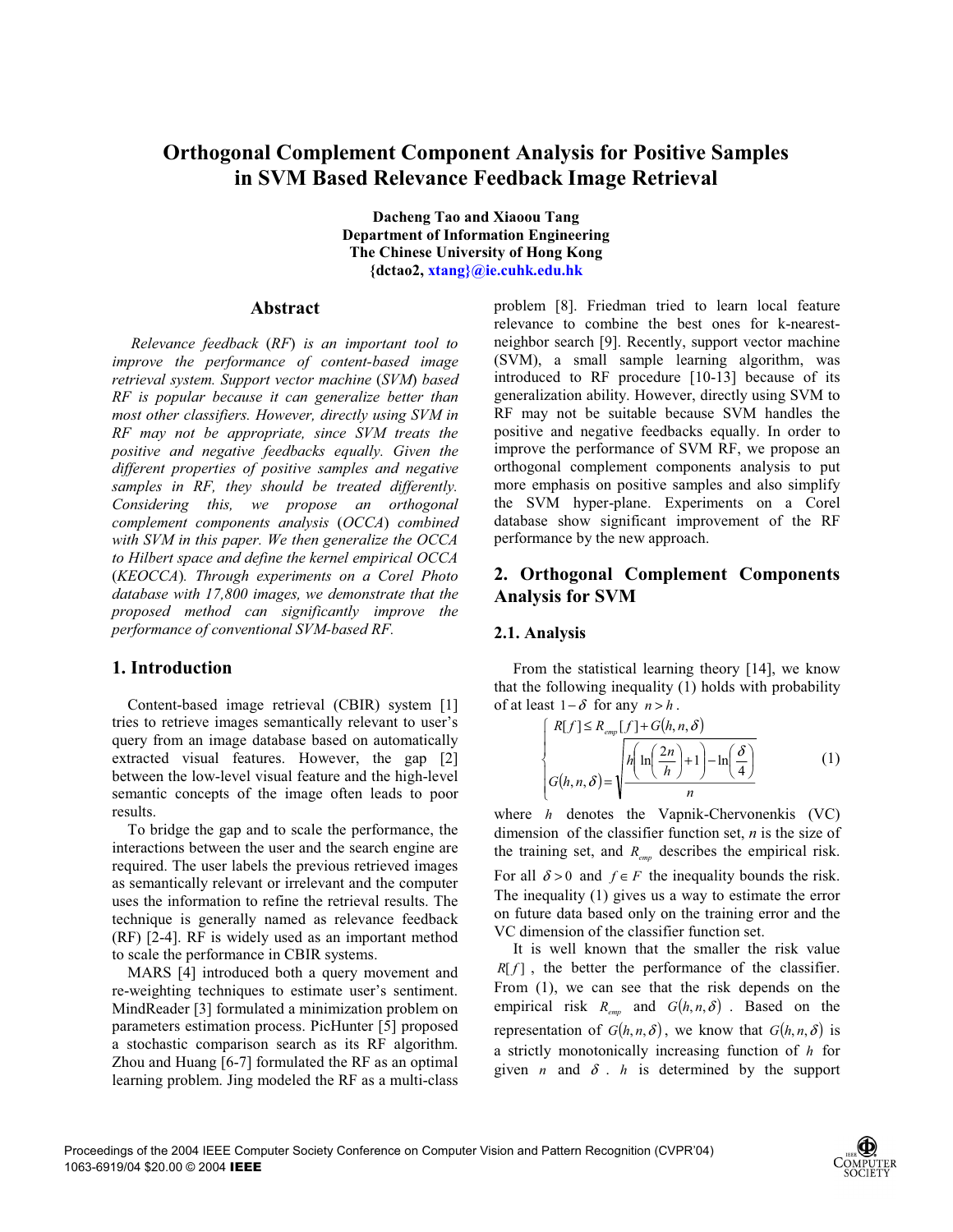vectors when training data number is smaller than feature dimension. In addition, the VC dimension *h* is almost an increasing function of the number of support vectors. Consequently, SVM's performance depends mostly on the empirical risk, the number of the support vectors, and  $\delta$ . Since  $\delta$  cannot be controlled manually, we can restrict *R<sub>emp</sub>* and the number of support vectors to achieve a good performance.

In CBIR RF, it is easy to achieve zero empirical risk *Remp* by enough number of the support vectors. However, a large number of support vectors enlarge the VC dimension of SVM classifier *h* . Therefore, we want to restrict both *h* and *Remp* . To solve the problem, an intuitive way is to search a subspace to reduce the training set. There are two possibilities: 1. project all positive feedbacks onto their center and then project all negative feedbacks onto the subspace; 2. project all negative feedbacks onto their center and then project all positive feedbacks onto the subspace. For CBIR, the first method is much more reasonable than the second one because all positive feedbacks are similar to the query image. Meanwhile, in the projection step, the optimal hyper-plane of SVM classifier can be deformed by any increasing positive feedbacks and SVM classifier will not be sensitive to any negative feedbacks. Therefore, more emphasis is put on positive samples. In addition, the resulting SVM hyper-plane will be simpler around the projection center. Following this observation, we propose an orthogonal complement components analysis to improve SVM.

## **2.2. Orthogonal Complement Components Analysis Support Vector Machine**

Orthogonal Complement Components Analysis SVM can be mainly implemented in three steps. The first step is to project all positive feedback samples onto their center, the second step is to project all negative feedback samples onto the subspace, and the last step is to construct a SVM classifier in the subspace.

For a set of positive feedback samples  ${x_i^{\dagger}, 1 \le i \le P}$ , where  $\mathbf{x}_i^+ \in \mathbb{R}^M$ , *M* is the dimension of the feature space and *P* is the number of the positive feedbacks, Karhunen-Leove transformation (KLT) can be used to extract the principal subspace and its orthogonal complement. The principle components describe the variation of the positive feedbacks' distribution while the orthogonal complement components describe the in-variation of the positive feedbacks' distribution. The basis functions for the KLT are obtained by solving the eigenvalue problem:

$$
\begin{bmatrix} \mathbf{\Lambda} & \mathbf{0} \\ \mathbf{0} & \mathbf{0} \end{bmatrix} = \begin{bmatrix} \mathbf{\Phi} & \mathbf{\Phi}^{\perp} \end{bmatrix}^T \Xi \begin{bmatrix} \mathbf{\Phi} & \mathbf{\Phi}^{\perp} \end{bmatrix}, \tag{2}
$$

where  $\Xi$  is the covariance matrix of the positive feedbacks,  $\Phi$  is the principle subspace of  $\Xi$ ,  $\Phi^{\perp}$  is the orthogonal complement subspace of  $\Phi$  in  $\Xi$ ,  $\Lambda$  is the corresponding diagonal matrix of eigenvalues of **Φ**, and the eigenvalues of  $\Phi$ <sup>⊥</sup> are 0. The unitary matrix  $\Phi$ <sup> $\perp$ </sup> defines a coordinate transform, which decorrelates the data, makes explicit the invariant subspaces of the matrix operator  $\Xi$ , and ensures that all positive feedbacks are mapped to their center. By KLT, we can obtain the orthogonal complement feature vector  $\mathbf{y}^+ = (\mathbf{\Phi}^\perp)^T (\mathbf{x}^+ - \mathbf{\overline{x}}^+)$ , where  $\mathbf{\overline{x}}^+ = \frac{1}{P} \sum_{i=1}^P$  $+$   $\frac{1}{r}$   $\frac{P}{r}$   $\frac{1}{r}$  $\overline{\mathbf{x}}^* = \frac{1}{P} \sum_{i=1}^P \mathbf{x}_i^*$ 

is the center of the positive feedbacks,  $x^+$  is the data matrix constructed by all positive feedbacks, and  $y^*$  is the projected data matrix of positive feedbacks (It is clear that all columns of  $y^+$  are equal). We call the transformation as orthogonal complement component analysis (OCCA), just like principal component analysis (PCA). OCCA preserves the invariant direction of the data distribution.

Table 1. The algorithm of OCCA SVM.

- 1. Calculate the covariance matrix  $\Xi$  of the positive feedbacks.
- 2. Calculate the orthogonal complement components  $\Phi^{\perp}$  of  $\Xi$  according to  $\left[\Phi^{\perp}\right]^{T}\Xi\Phi^{\perp}=0$ .
- 3. Project all positive feedbacks  $x^+$  onto their center  $y^+$ .
- 4. Project all negative feedback samples x<sup>−</sup> onto the orthogonal complement subspace,
	- $(\mathbf{y}^{\mathsf{T}} = (\mathbf{\Phi}^{\perp})^T (\mathbf{x}^{\mathsf{T}} \overline{\mathbf{x}}^*)$ .
- 5. Project the remaining images **x** in the database onto the orthogonal complement subspace,  $\mathbf{y} = (\mathbf{\Phi}^{\perp})^T (\mathbf{x} - \overline{\mathbf{x}}^+)$ .
- 6. Train a standard SVM classifier on  $z = [\mathbf{y}^*, \mathbf{y}^-]$ .
- 7. Resort the remaining projected images **y** using the

output of SVM  $f(\mathbf{y}) = \sum_{i=1}^{N_s} \alpha_i y_i K(\mathbf{z}_i, \mathbf{y}) + b$ .

After projecting all positive feedbacks onto their center, we can project all negative feedbacks onto the subspace according to  $y = (\mathbf{\Phi}^{\perp})^T (\mathbf{x}^- - \mathbf{\overline{x}}^+)$ , where  $\mathbf{x}^-$  is the data matrix constructed by all negative feedbacks and y<sup>-</sup> is the projected data matrix of the negative feedbacks.

Then all the images **x** in the database are also projected onto the subspace through  $y = (\Phi^{\perp})^T (x - \overline{x}^+)$ ,

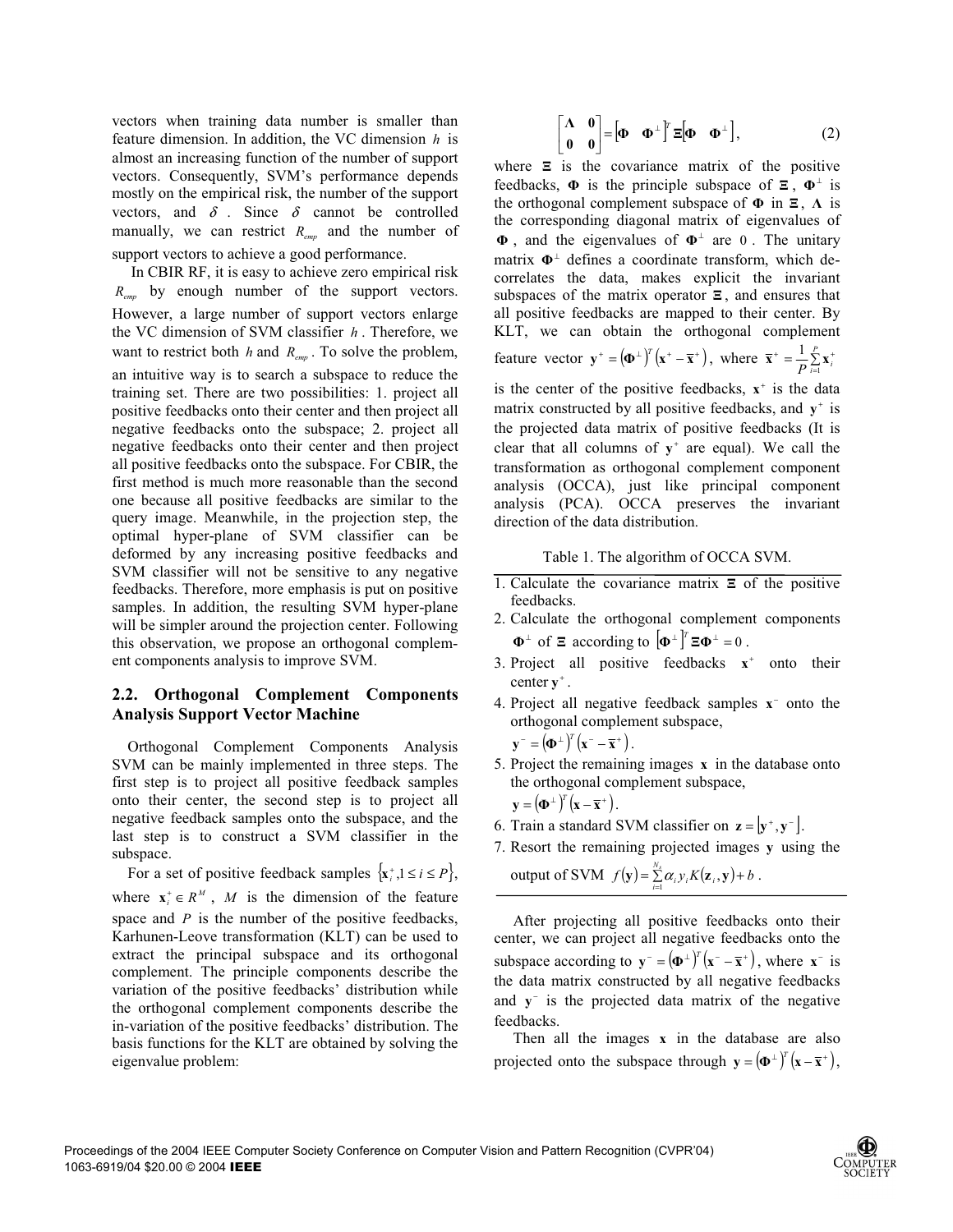where **y** is the projected data matrix of the original data matrix **x** .

The standard SVM classification algorithm is executed on  $z = |y^+, y^-|$ , where  $|z| = 1 + N$  and *N* is the number of the negative feedbacks. Finally, we can measure the dissimilarity through the output of SVM  $f(\mathbf{y}) = \sum_{i=1}^{N_x} \alpha_i y_i K(\mathbf{z}_i, \mathbf{y}) + b$ , where  $N_s$  is the number of the support vectors. The outline of the proposed algorithm is shown in Table 1.

# **2.3. Orthogonal Complement Components Analysis SVM in the Kernel Space**

In last Section, we derived the linear space OCCA. We know that a single Gaussian distribution often accurately describes the distribution of samples in the input feature space when the positive feedbacks are similar objects under the same conditions (e.g. similar view angle, similar illumination, etc.). However, this is not the case for CBIR. Therefore considering all positive feedbacks forming a single Gaussian is not reasonable. Meanwhile, the dimension of the orthogonal complement components decreases with the increasing of the positive feedbacks. Consequently, the performance of the system will be degraded by the noise. Therefore, generalizing the algorithm to its kernel version (KEOCCA SVM) will be helpful.

To complete the KEOCCA SVM, the kernel version of KLT is required. The principal components can be extracted by kernel principal component analysis (KPCA) [16], because all eigenvectors with nonzero eigenvalues must be in the span of the mapped data. However, we cannot obtain all the orthogonal complement components of the positive feedbacks in this way. A feasible solution is to extract a subset of the orthogonal complement components. It means we can think that parts of the orthogonal complement space of positive feedbacks are spanned by the positive and negative feedbacks in the Hilbert space. Note that the orthogonal complement space of the positive feedbacks cannot be spanned by all images in the database, because many of the images in the database which are query relevant but not positive feedbacks, and we can only obtain the covariance matrix of the positive feedbacks. Hence the orthogonal complement components of the positive feedbacks constructed by all feedbacks are called the kernel empirical orthogonal complement components (KEOCC), while the transformation is called kernel empirical orthogonal complement component analysis (KEOCCA).

Similar to SVM and KPCA, we first map the data **x** to  $\psi(x)$  in Hilbert space, and then the kernel trick

 $K(\mathbf{x}_i, \mathbf{x}_j) = \psi^T(\mathbf{x}_i) \cdot \psi(\mathbf{x}_j)$  is utilized to obtain the solution. We first calculate the covariance matrix of the positive feedbacks in the Hilbert space according to,

$$
\Xi = \sum_{i=1}^{P} \left( \psi(\mathbf{x}_i^+) - \overline{\psi}(\mathbf{x}^+) \right) \left( \psi(\mathbf{x}_i^+) - \overline{\psi}(\mathbf{x}^+) \right)^T , \tag{3}
$$

where  $\overline{\psi}(\mathbf{x}^{\dagger}) = \frac{1}{P} \sum_{i=1}^{P} \psi(\mathbf{x}_{i}^{\dagger})$  $P \stackrel{\scriptscriptstyle\mathsf{def}}{\scriptscriptstyle\mathsf{def}} P} \stackrel{\scriptscriptstyle\mathsf{def}}{\scriptscriptstyle\mathsf{def}} \mathsf{def}}$  $\overline{\psi}(\mathbf{x}^{\dagger}) = \frac{1}{n} \sum_{i=1}^{p} \psi(\mathbf{x}^{\dagger}_{i})$  is the center of the positive feedbacks in the Hilbert space. According to the previous analysis of the orthogonal complement components in the Hilbert space, we know that  ${\bf \widetilde{\Phi}}^{\perp} \in span\{\psi({\bf x}_{1}^{+}), \psi({\bf x}_{2}^{+}),...,\psi({\bf x}_{p}^{+}), \psi({\bf x}_{1}^{-}),...,\psi({\bf x}_{N}^{-})\}$  (because we cannot obtain the complete orthogonal complement space, we mark the empirical orthogonal complement components as  $\tilde{\Phi}^{\perp}$ .) Therefore the basis function for the KEOCCA can be solved by the eigenvalue problem,

$$
\mathbf{0} = \left(\widetilde{\mathbf{\Phi}}^{\perp}\right)^{T} \mathbf{\Xi} \widetilde{\mathbf{\Phi}}^{\perp} ,
$$

where 
$$
\widetilde{\Phi}^{\perp} = \sum_{i=1}^{P} \xi_i \psi(\mathbf{x}_i^+) + \sum_{i=1+P}^{N+P} \xi_i \psi(\mathbf{x}_{i-P}^-).
$$

Through the kernel trick, the eigenvalue problem can be solved by using the kernel matrix **K** ,

$$
\left(\widetilde{\Phi}^{\perp}\right)^{r} \Xi \widetilde{\Phi}^{\perp} = \xi^{r} \sum_{i=1}^{P} \left(\mathbf{K}_{(i)} - \frac{1}{P} \sum_{k=1}^{P} \mathbf{K}_{(i,k)}\right) \left(\mathbf{K}_{(i)} - \frac{1}{P} \sum_{k=1}^{P} \mathbf{K}_{(i,k)}\right)^{r} \xi
$$
\n(4)

Kernel matrix is defined as,

$$
\mathbf{K} = [\mathbf{K}_{(1)}, \dots, \mathbf{K}_{(n)}, \dots, \mathbf{K}_{(n+N)}]
$$
\n
$$
= \begin{bmatrix}\nK(\mathbf{x}_1^+, \mathbf{x}_1^+) & \dots & K(\mathbf{x}_1^+, \mathbf{x}_p^+) & K(\mathbf{x}_1^+, \mathbf{x}_1^-) & \dots & K(\mathbf{x}_1^+, \mathbf{x}_N^-) \\
\vdots & \vdots & \vdots & \vdots & \vdots & \vdots \\
K(\mathbf{x}_p^+, \mathbf{x}_1^+) & \dots & K(\mathbf{x}_p^+, \mathbf{x}_p^+) & K(\mathbf{x}_p^+, \mathbf{x}_1^-) & \dots & K(\mathbf{x}_p^+, \mathbf{x}_N^-) \\
K(\mathbf{x}_1^-, \mathbf{x}_1^+) & \dots & K(\mathbf{x}_1^-, \mathbf{x}_p^+) & K(\mathbf{x}_1^-, \mathbf{x}_1^-) & \dots & K(\mathbf{x}_1^-, \mathbf{x}_N^-) \\
\vdots & \vdots & \vdots & \vdots & \vdots & \vdots \\
K(\mathbf{x}_N^-, \mathbf{x}_1^+) & \dots & K(\mathbf{x}_N^-, \mathbf{x}_p^+) & K(\mathbf{x}_N^-, \mathbf{x}_1^-) & \dots & K(\mathbf{x}_N^-, \mathbf{x}_N^-)\n\end{bmatrix} (5)
$$

Therefore, we can obtain the KEOCC according to  $\xi$ , which makes  $\mathbf{0} = (\widetilde{\mathbf{\Phi}}^{\perp})^T \mathbf{\Xi} \widetilde{\mathbf{\Phi}}^{\perp}$ .

Similar to OCCA SVM, we project the positive feedbacks, negative feedbacks, and all images in the database onto the KEOCC spanned space by  $(\tilde{\mathbf{v}})^{\perp}$  ( $\psi(\mathbf{x}) - \overline{\psi}(\mathbf{x}^+)$ ) . In KEOCC, the positive feedback, negative feedback, and image in the database are represented by  $y^*$ ,  $y^-$ , and y respectively.

Using  $z = |y^+, y^-|$ , the standard SVM classification algorithm is trained. Finally, we can measure the dissimilarity through the output of SVM according to  $f(\mathbf{y}) = \sum_{i=1}^{N_x} \alpha_i y_i K(\mathbf{z}_i, \mathbf{y}) + b$ , where  $N_s$  is the number of the support vectors. The algorithm is shown in Table 2.

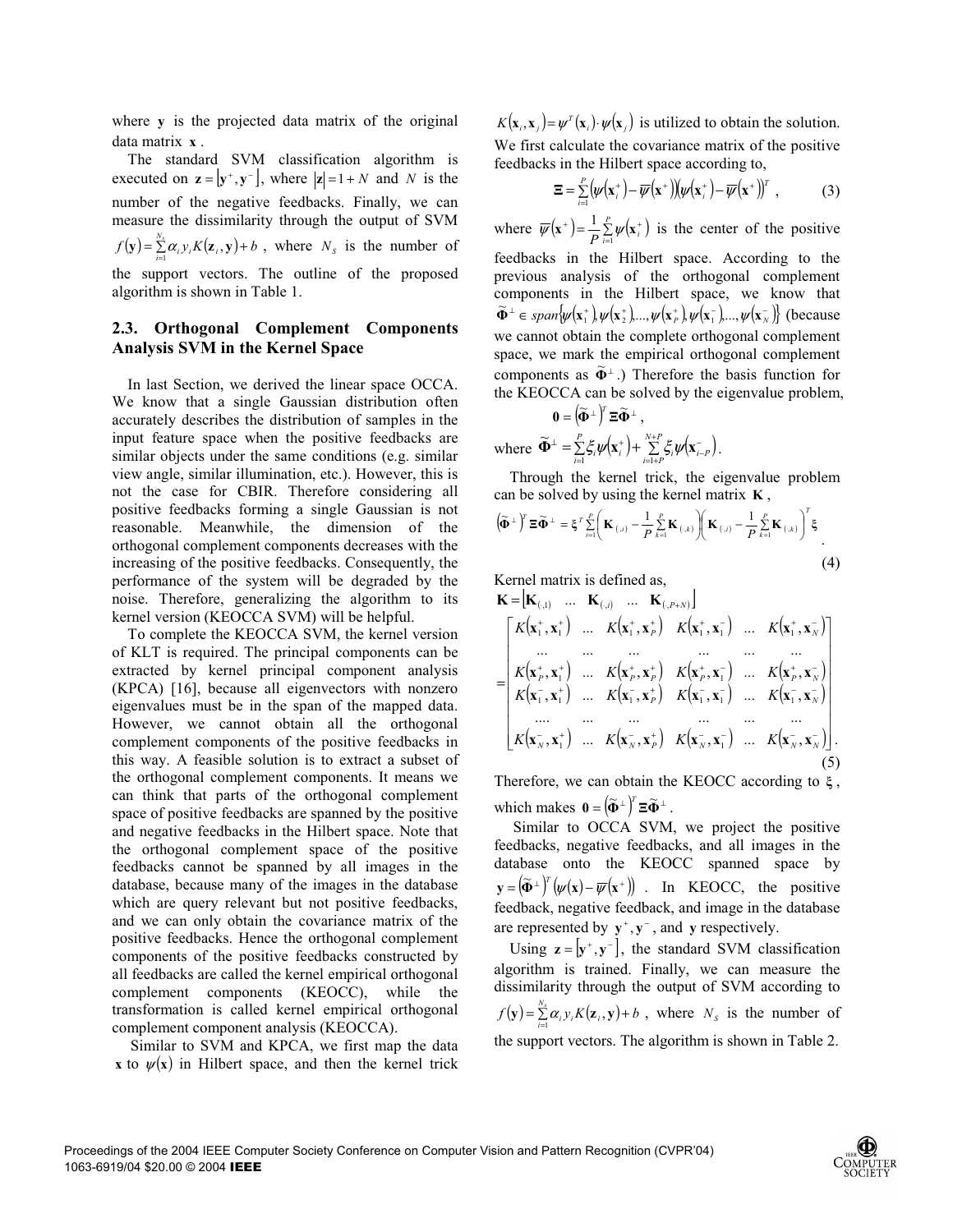Table 2. The algorithm of KEOCCA SVM.

- 1. Calculate the kernel matrix **K** .
- 2. Calculate the kernel empirical orthogonal complement components  $\widetilde{\Phi}^{\perp}$ of the kernel covariance matrix  $\Xi$  of the positive feedbacks by  $\mathbf{0} = \left( \widetilde{\mathbf{\Phi}}^{\perp} \right)^{T} \mathbf{\Xi} \widetilde{\mathbf{\Phi}}^{\perp}$ .
- 3. Project all positive feedbacks  $x^*$  onto their center  $\mathbf{y}^+$  according to  $\mathbf{y}^+ = \left( \widetilde{\mathbf{\Phi}}^{\perp} \right)^T \left( \psi(\mathbf{x}^+) - \overline{\psi}(\mathbf{x}^+) \right).$
- 4. Project all negative feedback samples x<sup>−</sup> onto the empirical kernel orthogonal complement subspace according to  $\mathbf{y} = (\widetilde{\mathbf{\Phi}}^{\perp})^T (\psi(\mathbf{x}^-) - \overline{\psi}(\mathbf{x}^+))$ .
- 5. Project the remaining images **x** in the database to the subspace according to  $\mathbf{y} = (\widetilde{\boldsymbol{\Phi}}^{\perp})^T (\psi(\mathbf{x}) - \overline{\psi}(\mathbf{x}^{\perp}))$ .
- 6. Train a standard SVM classifier on  $z = [y^+, y^-]$ .
- 7. Resort the projected remaining images **y** using the

output of SVM  $f(\mathbf{y}) = \sum_{i=1}^{N_s} \alpha_i y_i K(\mathbf{z}_i, \mathbf{y}) + b$ .

# **3. Image Retrieval System**

In CBIR, we assume that the user expects the most possible retrieval results after each RF iterations, i.e. the search engine is required to feedback the most semantically relevant images according to the previous feedback samples. Meanwhile, the user is impatient, who will never label a large number of images in each RF iteration and only does a few numbers of iterations [17]. For image retrieval, the images are represented by color [18], texture [19], and shape [20]. Color information is the most important features for image retrieval because color is robust with respect to scaling, orientation, perspective, and occlusion of images [18]. Texture information is also an important cue for image retrieval. Previous studies on texture have shown that texture information based on structure and orientation fits the model of human perception well. Shape information is another type of important clues that fit the perception of human, and many image retrieval systems use the feature. In this paper, we select the color histogram [18], Gabor texture [19], and edge direction histogram [20] to represent images.

Figure 1 shows the user interface of our image retrieval system. Here query by example is used. To scale the performance, we focus on the RF algorithms. First, user selects a query image from the thumbnail gallery and clicks the "Set as Query" button. Then user clicks the "Retrieval" button, and the images in the gallery are resorted. Next, user provide the feedback by clicking on the "thumb up" or "thumb down" button in terms of his judgment of the relevance of the retrieved image. Finally, user clicks the "Retrieval" button to

resort the images in the gallery. The last two steps can be done iteratively to obtain a satisfactory performance.



Figure 1. The user interface of the system.

#### **4. Experimental Results**

The experiments were divided into three parts. Accuracy, which is the ratio of the number of relevant images retrieved to the top *N* retrieved images, is used to evaluate the retrieval performance. For algorithms, i.e. SVM [10], OCCA SVM, KEOCCA SVM, we choose the Gaussian kernel:

$$
K(\mathbf{x}, \mathbf{y}) = e^{-\rho \|\mathbf{x} - \mathbf{y}\|_2^2}, \ \rho = 1.
$$
 (6)

The first evaluation experiment was executed on a small size database, which includes 1,600 wildlife images with 16 different types of wildlife animals from Corel. We use all 1,600 images as queries. During RF iterations, the first 5 query relevant and irrelevant images were selected as positive and negative feedbacks from the top 48 retrieved images in the previous iteration, respectively. In the first experiment, we want to compare the performance between these proposed algorithms and the traditional SVM based RF algorithms. In this experiment, we did RF 4 times. Figure 2 shows the experimental results. We can see that the proposed KEOCCA SVM can significantly outperform SVM.

Most recent CBIR evaluation experiments were executed on large-scale image database. In this experiment, we compare the new algorithm KEOCCA SVM with SVM in a subset of Corel Photo Gallery [1], which includes 17, 800 images with 90 concepts. The computer randomly selected 300 queries. For each query image, 9 RF iterations were executed. The experimental results are shown in Figure 3. From the figure, we can see that the proposed method KEOCCA SVM performs much better than the original SVM.

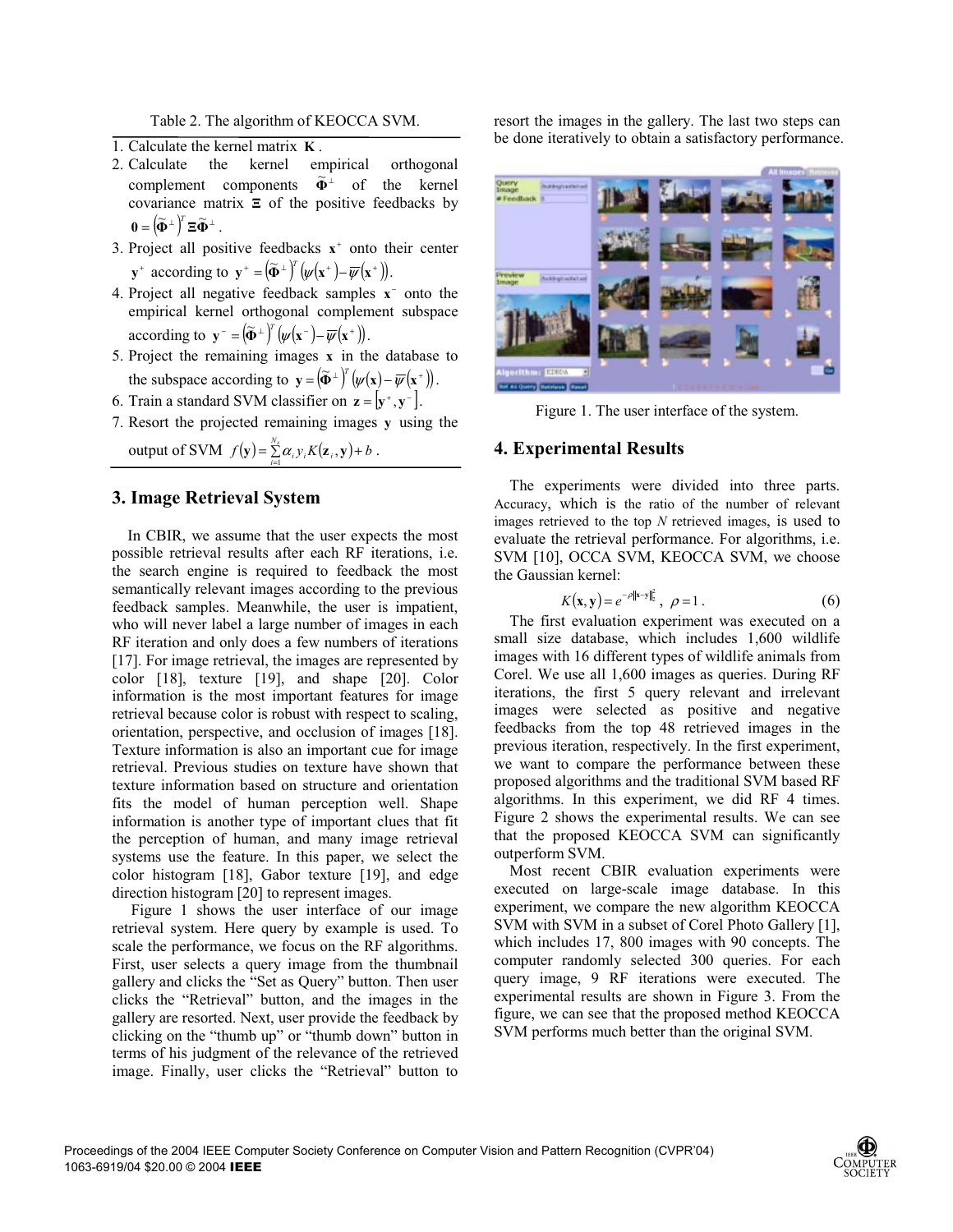

Figure 2. Evaluation experiment on small database.

At last, we also did some real-world experiments. We randomly select some images as the queries. For each query, we did RF iteration 4 times. For each RF iteration, we select some query relevant and irrelevant images as positive and negative feedbacks from the first three screen shots, respectively. The number of the positive and negative feedbacks is less than 10. Meanwhile, they are not the top retrieved images. We chose them according to the sentiments. Figure 4 shows the experimental results. The top-left image of each figure is the query. We can see that the proposed algorithm KEOCCA SVM can work well in practical applications.

#### **5. Conclusion**

To improve the performance of content-based image retrieval (CBIR), relevance feedback (RF) plays an essential role. Recently, Support Vector Machine (SVM) has been used in RF. The advantage of SVM is that it can generalize better than many other classifiers. To improve SVM based-RF we propose the orthogonal complement component analysis (OCCA) combined with the SVM. We then generalize the OCCA to Hilbert space and define the kernel empirical OCCA (KEOCCA). Finally, we combine the KEOCCA with SVM. Through experiments on Corel Photo Galley with 17,800 images, we show that our new method can outperform the original SVM-based RF significantly.

### **6. Acknowledgement**

The work described in this paper was fully supported by a grant from the Research Grants Council of the Hong Kong SAR. (Project no. AoE/E-01/99).

## **7. References**

[1] J.Z. Wang, J. Li, G. Wiederhold, "SIMPLIcity: Semantics-Sensitive Integrated Matching for Picture Libraries," IEEE Trans. on PAMI, vol. 23, no. 9, pp. 947-963, Sept. 2001.

[2] Y. Rui, T. S. Huang, and S. Mehrotra. "Content-based Image Retrieval with Relevance Feedback in MARS," In Proc. IEEE ICIP, 1997.

[3] Y. Ishikawa, R. Subramanya, and C. Faloutsos. "Mindreader: Querying Databases through Multiple Examples," In VLDB 1998, pp 433-438.

[4] Y. Rui, T. S. Huang, M. Ortega, and S. Mehrotra. "Relevance Feedback: A Power Tool in Interactive Content-based Image Retrieval," IEEE Trans. on CSVT, Sept. 1998.

[5] I.J. Cox, L. Miller, P. Minka, V. Papthomas, and P. Yianilos, "The Bayesian Image Retrieval System, PicHunter: Theory, Implementation and Psychophysical Experiments," IEEE Trans. on IP, vol 9, no.1, 20-37, 2000.

[6] X. S. Zhou, T. S. Huang, "Small Sample Learning During Multimedia Retrieval Using Biasmap," In Proc. IEEE CVPR, 2001.

[7] X. S. Zhou, T. S. Huang, "Comparing Discriminanting Transformations and SVM for Learning during Multimedia Retrieval," In Proc. ACM Int. Conf. on MM, 2001.

[8] P. Jing, "Multi-class Relevance Feedback Content-based Image Retrieval," Computer Vision and Image Understanding, pp. 42-67 2003.

[9] J.H. Friedman, "Flexible Metric Nearest Neighbor Classification," Technique Report, Dept. of Statistics, Stanford U. 1994.

[10] L. Zhang, F. Lin, and B. Zhang, "Support Vector Machine Learning for Image Retrieval," In Proc. IEEE ICIP, 2001.

[11] P. Hong, Q. Tian, and T. S. Huang. "Incorporate Support Vector Machines to Content-based Image Retrieval with Relevant Feedback," In Proc. IEEE ICIP, 2000.

[12] Y. Chen, X. S. Zhou, and T. S. Huang, "One-class SVM for Learning in Image Retrieval," In Proc. IEEE ICIP, 2001.

[13] G. Guo, A. K. Jain, W. Ma, and H. Zhang, "Learning Similarity Measure for Natural Image Retrieval with Relevance Feedback," IEEE Trans. on NN, vol. 12, no. 4, pp.811-820, July 2002.

[14] Vapnik, V. "The Nature of Statistical Learning Theory," Springer-Verlag, New York (1995).

[15] J. Burges, "A Tutorial on Support Vector Machines for Pattern Recognition," Data Mining and Knowledge Discovery 2, pp. 121-167, 1998.

[16] K.R. Muller, S. Mika, G. Ratsch, K. Tsuda, and B. Scholkopf, "An Introduction to Kernel-based Learning Algorithms," IEEE Trans. on NN, vol 12, no. 2, Mar. 2001.

[17] X.S. Zhou, T.S. Huang, "Relevance Feedback for Image Retrieval: a Comprehensive Review," ACM Multimedia Systems Journal, vol. 8, no. 6, pp. 536-544, Apr. 2003.

[18] M.J. Swain and D.H. Ballard. "Color Indexing," IJCV, vol. 7, no. 1 pp.11-32, 1991.

[19] B. S. Manjunath and W. Y. Ma. "Texture Features for Browsing and Retrieval of Image Data," IEEE Trans. on PAMI, vol.18 no. 8 pp. 837-42, Aug. 1996.

[20] A. K. Jain and A. Vailaya. "Image Retrieval Using Color and Shape," Pattern Recognition, vol. 29, no.8 pp.1233-1244, Aug. 1996.